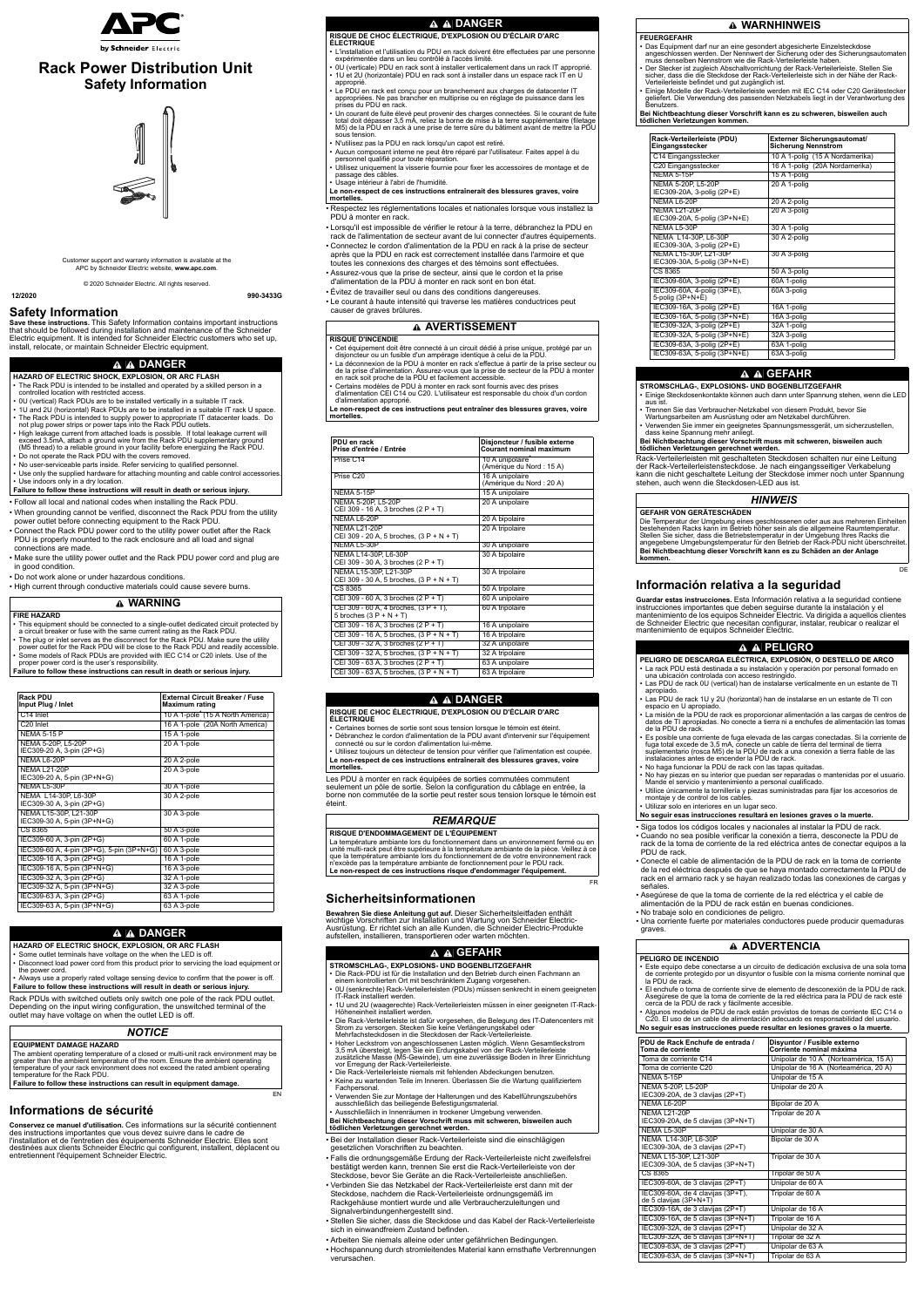Las PDU de rack con tomas de corriente con conmutador solo conmutan un polo de la toma de corriente. Dependiendo de la configuración del cableado de entrada, el terminal no conmutado de la toma de corriente puede tener voltaje aunque el LED de la toma de corriente esté apagado.

**Conservare le presenti istruzioni.** Le presenti Informazioni sulla sicurezza contengono importanti istruzioni da seguire durante le operazioni di installazione e manutenzione delle apparecchiature Schneider Electric. Servono ai clienti Schneider Electric che desiderano configurare, installare, spostare o eseguire la manutenzione delle apparecchiature.

### **A A PERICOLO**

ES

- 本機器は、Rack-Mount PDU と同等の電流定格をもつサーキットブレーカまたは ヒューズによって保護された専用の電源回路に接続してください。
- プラグを差込口から抜くことにより、Rack-Mount PDU を電源から切断することが できます。すぐに手が届く、Rack-Mount PDU の近くのコンセントにプラグを取り 付けてください。

Rack-Mount PDU の一部のモデルでは IEC C14 または C20 コンセントを使用しま す。ユーザーの責任に基づいて、適切な電源コードを使用してください

:れらの指示手順に従わない場合、人体の重大な損傷または死亡につながるおそれが <u>あります。</u>

## **Informazioni sulla sicurezza**

• Seguire tutte le normative locali e nazionali durante l'installazione dell'unità PDU in rack.

• Quando non è possibile verificare la messa a terra, scollegare l'unità PDU in rack dalla presa di alimentazione elettrica prima di collegarla ad altre apparecchiature.

• Collegare il cavo di alimentazione dell'unità PDU in rack alla presa elettrica solo dopo aver correttamente montato l'unità PDU in rack nell'armadietto ed aver effettuato tutti i collegamenti di carico e segnalazione.

• Accertarsi che sia la presa elettrica, sia la spina e il cavo di alimentazione dell'unità PDU in rack siano integri e funzionanti.

• Non lavorare da soli o in condizioni di pericolo.

• Un'elevata corrente che attraversa materiali conduttori può provocare gravi ustioni.

Le unità PDU in rack con uscite commutate commutano solo un polo dell'uscita dell'unità. In base alla configurazione del cablaggio di ingresso, nel terminale non commutato dell'uscita può essere presente tensione quando il LED è spento.

IT

- 该设备应当连接到单一插座的专用电路,并利用具有与机架 PDU 相同电流等级的断路 器或保险丝加以保护
- 插头或引入线用作机架 PDU 的断路器。确保机架 PDU 的市电电源插座靠近机架 PDU, 且容易接近。
- 一些型号的机架 PDU 提供有 IEC C14 或 C20 引入线。用户应负责使用合适的电源 钱。

### 否则,可能导致死亡或严重受伤。

- Đảm bảo rằng ố cắm điện nguồn và dây nguồn và đầu cắm Thanh PDU vẫn còn tốt.
- Không làm việc một mình hoặc trong điều kiện nguy hiểm.
- Dòng điện cao qua các vật liệu dẫn điện có thể gây bỏng nặng.

### **A A PELIGRO**

- **PELIGRO DE DESCARGA ELÉCTRICA, EXPLOSIÓN, O DESTELLO DE ARCO**
- Algunos terminales de salida tienen voltaje aunque el LED esté apagado.
- Desconecte el cable de alimentación de carga de este producto antes de realizar tareas de reparación o mantenimiento en los equipos de carga o el cable de alimentación.
- Utilice siempre un dispositivo de detección de voltaje con unas especificaciones nominales correctas para confirmar que la alimentación está desactivada.

### **No seguir esas instrucciones resultará en lesiones graves o la muerte.**

### *AVISO*

#### **PELIGRO DE DAÑOS EN EL EQUIPO**

La temperatura ambiente de funcionamiento de un entorno con armarios de varias unidades puede ser mayor que la temperatura ambiente de la sala. Asegúrese de que la temperatura ambiente de funcionamiento del entorno de sus armarios no excede la temperatura ambiente de funcionamiento especificada para la PDU montada en estante.

**No seguir estas instrucciones puede causar daños en el equipo.**

**RISCHIO DI SCOSSE ELETTRICHE, ESPLOSIONI O ARCHI ELETTRICI**

- L'unità PDU in rack è destinata a essere installata e gestita da personale competente in un ambiente controllato e ad accesso limitato.
- Le unità Rack PDU di tipo 0U (verticali) devono essere installate in verticale in un rack IT adeguato.
- Le unità Rack PDU di tipo 1U e 2U (orizzontali) devono essere installate in uno spazio a U, su un rack IT adeguato.
- L'unità Rack PDU è destinata ad alimentare carichi adeguati in un data center. Non collegare prese multiple o adattatori alle uscite delle unità Rack PDU.
- È possibile che dai carichi collegati si verifichi una dispersione di corrente elevata. Se la corrente di dispersione totale supera i 3,5 mA, prima di fornire il flusso di energia elettrica all'unità PDU in rack, collegare un filo di messa a terra dalla messa a terra aggiuntiva dell'unità PDU in rack (filettatura M5) a una connessione di messa a terra affidabile dell'edificio.
- Non attivare l'unità PDU in rack se priva delle coperture.
- All'interno non sono contenute parti riparabili dall'utente. Per le riparazioni rivolgersi al personale qualificato.
- Per l'installazione degli accessori di collegamento, montaggio e controllo dei cavi, utilizzare solo gli elementi di montaggio forniti.
- Utilizzare solo in ambienti chiusi e asciutti.

**Il mancato rispetto di queste istruzioni potrebbe provocare lesioni gravi o mortali.**

#### **AVVERTENZA**

#### **PERICOLO DI INCENDIO**

- Questa apparecchiatura deve essere collegata a un circuito dedicato a uscita singola, protetta da un interruttore automatico o un fusibile con lo stesso valore di corrente dell'unità.
- Per scollegare l'unità è sufficiente staccare la spina o l'ingresso. Accertarsi che la presa elettrica destinata all'unità PDU in rack sia vicina all'unità e facilmente accessibile.
- Alcuni modelli di unità PDU in rack vengono consegnati con ingressi IEC C14 o C20. È responsabilità dell'utente utilizzare il cavo di alimentazione più appropriato. **Il mancato rispetto di queste istruzioni potrebbe provocare lesioni gravi o**

**△ △ 危険** 

#### 感電、爆発、またはアークフラッシュの危険があります。

- Rack PDU は、アクセス権が制限された状態において、管理された場所内の熟練者 によって設置され、操作されることが意図されています。
- OU (垂直) Rack PDU は、対象となる IT ラックに垂直に取り付けます。
- 1U および 2U (水平) Rack PDU は、対象となる IT ラックの U スペースに取り付け ます。
- Rack PDU は、対象となる IT データセンターに電力を供給することを目的としてい ます。電源タップまたは電源タップを Rack PDU のコンセントに差し込まないでく ださい。
- ・取り付けられた負荷機器から、高電流が漏電する場合があります。漏電流の合計が 3.5mA を超える場合は、Rack-Mount PDU に電源を投入する前に、Rack-Mount PDU の補助接地 (M5 ネジ) を施設内の信頼性の高い接地に接続してください。
- Rack-Mount PDU のカバーを取り外して使用しないでください。
- 内部にはユーザーが取り替え可能な部品はありません。資格を持つ技術者に修理を 依頼してください。
- 取付 / 固定やケーブル管理には付属の金具類のみ使用してください。
- 室内の、低湿な環境で使用してください。

#### これらの指示手順に従わない場合、人体の重大な損傷または死亡につながります。

• Rack-Mount PDU の取付は、当該地域および国のすべての規格に準じて行っ てください。

• 接地の検証を行うことができない場合は、Rack-Mount PDU に機器を接続す る前に、Rack-Mount PDU を商用電源のコンセントから取り外してくださ  $\mathsf{U}$ 

• Rack-Mount PDU の電源コードを商用電源コンセントに取り付ける前に、 Rack-Mount PDU をラックに適切に取り付けて、負荷と信号の接続を行いま す。

• 商用電源のコンセントと Rack-Mount PDU の電源コードがしっかりと接続さ れて安全であることを確認してください。

●一人で作業を行わないでください。また、危険がある状況で作業を行わない でください。

・高電流が導電物を通過すると、発熱により重いやけどを負う恐れがありま す。

### ▲ 警告

火気注意

| Spina / Ingresso<br>PDU in rack                     | Valore nominale massimo<br>interruttore automatico / fusibile esterno |
|-----------------------------------------------------|-----------------------------------------------------------------------|
| Ingresso C14                                        | 10 A a 1 polo (15 A Nord America)                                     |
| Ingresso C20                                        | 16 A a 1 polo (20 A Nord America)                                     |
| <b>NFMA 5-15P</b>                                   | 15 A a 1 polo                                                         |
| NEMA 5-20P, L5-20P<br>IEC309-20A, 3 pin (2P+G)      | 20 A a 1 polo                                                         |
| <b>NFMA16-20P</b>                                   | 20 A a 2 poli                                                         |
| NFMA   21-20P<br>IEC309-20A, 5 pin (3P+N+G)         | 20 A a 3 poli                                                         |
| <b>NFMA I 5-30P</b>                                 | 30 A a 1 poli                                                         |
| NEMA L14-30P. L6-30P<br>IEC309-30A, 3 pin (2P+G)    | 30 A a 2 poli                                                         |
| NEMA L15-30P, L21-30P<br>IEC309-30A, 5 pin (3P+N+G) | 30 A a 3 poli                                                         |
| CS 8365                                             | 50 A a 3 poli                                                         |
| IEC309-60A, 3 pin (2P+G)                            | 60 A a 1 polo                                                         |
| IEC309-60A, 4 pin (3P+G),<br>5 pin (3P+N+G)         | 60 A a 3 poli                                                         |
| IEC309-16A, 3 pin (2P+G)                            | 16 A a 1 polo                                                         |
| IEC309-16A, 5 pin (3P+N+G)                          | 16 A a 3 poli                                                         |
| IEC309-32A, 3 pin (2P+G)                            | 32 A a 1 polo                                                         |
| IEC309-32A, 5 pin (3P+N+G)                          | 32 A a 3 poli                                                         |
| IEC309-63A, 3 pin (2P+G)                            | 63 A a 1 polo                                                         |
| IEC309-63A, 5 pin (3P+N+G)                          | 63 A a 3 poli                                                         |

## **A A PERICOLO**

**RISCHIO DI SCOSSE ELETTRICHE, ESPLOSIONI O ARCHI ELETTRICI**

- In alcuni terminali di uscita può essere presente tensione quando il LED è spento.
- Prima di eseguire la manutenzione del dispositivo di carico o del cavo di alimentazione, scollegare la potenza di carico dal prodotto.
- Per confermare l'assenza di alimentazione, utilizzare sempre un dispositivo di rilevazione della tensione nominale effettiva.
- **NGUY CѪ ĈIӊN GIҰT, NӘ, HOҺC HӖ QUANG**
- Ở cắm PDU được chỉ định lắp đặt và sử dụng bởi người có kinh nghiệm và trong khu vực được kiếm soát và hạn chế tiếp cận.
- $\cdot$  Ổ Điện Rack PDU 0U (dọc) phải được lắp dọc trong giá đỡ IT thích hợp.
- Ổ Điện Rack PDU 1U và 2U (ngang) phải được lắp trong khoảng chữ U của giá đỡ IT thích hơp.
- Ô Điện Rack PDU dùng đế cấp nguồn cho các tải trọng trung tâm dữ liệu IT thích hợp. Không cắm các ố cắm nối dài hoặc ố cắm chia vào các đầu ra của ố điện Rack PDU.
- $\cdot$  Có thể có dòng điện rò cao từ các phủ tải được đấu vào. Nếu tổng dòng rò vượt quá 3,5mA, hãy đấu một dây đất từ đầu tiếp đất bố sung của Thanh PDU (dây M5) tới một điểm tiếp đất tin cậy trong thiết bị của bạn trước khi cắm điện cho Thanh PDU.
- Không vận hành Thanh PDU nếu không có nắp.
- $\cdot$  Không có bộ phận nào mà người sử dụng có thể bảo trì. Hãy để việc bảo trì cho các nhân viên có trình đô.
- $\cdot$  Chỉ sử dụng phần cứng đã được cung cấp để đấu các phụ kiện lắp ráp và kiểm soát cáp.
- Chỉ sử dụng trong nhà ở vị trí khô ráo.

#### Không tuân thủ các hướng dẫn này sẽ dẫn đến tử vong hoặc bị thương nặng.

- Tuân thủ tất cả các quy định của địa phương và quốc gia khi lắp đặt Thanh PDU.
- Khi không thể kiểm tra tiếp đất, tháo điện Thanh PDU từ ổ cắm nguồn trước khi đấu nối thiết bị với Thanh PDU.
- Nối dây nguồn Thanh PDU với ổ cắm nguồn sau khi Thanh PDU được lắp một cách phù hợp vào tủ rack và tất cả các đấu nối phụ tải và tín hiệu đã được thực hiện.

**Il mancato rispetto di queste istruzioni potrebbe provocare lesioni gravi o mortali.**

### *AVVISO*

### **RISCHIO DI DANNI ALLE APPARECCHIATURE**

In un ambiente rack chiuso o multiunità, la temperatura ambiente di esercizio può essere superiore alla temperatura ambiente della stanza. Verificare che la temperatura di ambiente di esercizio non superi il valore di temperatura nominale delle PDU in rack. **Se si trascurano queste istruzioni, le apparecchiature possono subire danni.**

# 安全に関する情報

この説明書は保管しておいてください. この「安全に関する情報」では Schneider Electric 機器の据付と保守で厳守しなければならない重要な手順を説明してい ます。Schneider Electric 機器の設定、取付、移動、または保守に際しユー ザーの皆様に参照していただくことを目的としています。

JA

これらの指示手順に従わない場合、機器の損傷につながるおそれがあります。

# 安全信息

妥善保管说明书。. 本"安全信息"包含有在安装和维护 APC 设备过程中须遵守 的重要说明。本手册适用于 Schneider Electric 客户设置、安装、搬运或维护 Schneider Electric 设备。

# $\Delta$   $\Delta$ 危险

### 触电、爆炸或电弧闪光的危险

- 机架 PDU 旨在由技术人员在访问受限的受控位置进行安装和操作。
- OU (垂直) 机架 PDU 将垂直安装在合适的 IT 机架中。
- 1U 和 2U (水平) 机架 PDU 将安装在合适的 IT 机架 U 空间中。
- 机架 PDU 旨在为适当的 IT 数据中心负载供电。请勿将配电盘或电源分接头插入机架 PDU 插座。
- 连接的负载可能泄漏出高电流。如果总的泄漏电流将超出 3.5 mA,接通机架 PDU 前, 将一根接地线从机架 PDU 辅助接地 (M5 螺纹) 连接到设施中的可靠接地。
- 如果盖板拆除,请勿操作机架 PDU。
- 内部没有用户可以检修的零件。请安排具有资历的人员进行检修。
- 连接固定和电缆控制附件时, 只能使用我们提供的器件。

#### • 只能在室内的干燥位置使用。 <u>否则,可能导致死亡或严重受伤。</u>

•安装机架 PDU 时,请遵守当地和国家的所有法规。

• 在无法确认是否接地时, 在机架 PDU 连接设备前, 请从市电电源插座断开机 架 PDU。

- 机架 PDU 适当安装到机架式机柜, 且完成了所有负载和信号连接后, 在市电 电源插座, 连接机架 PDU 的电源线。
- 确保市电电源插座和机架 PDU 电源线和插头状况良好。
- 请勿独自作业,亦不得在危险条件下作业。
- 高电流通过导电材料会引起严重烧伤。

# ▲ 警告

#### 起火危险

- **NGUY CѪ ĈIӊN GIҰT, NӘ, HOҺC HӖ QUANG**
- Một số thiết bị đầu cuối ổ cắm có điện áp khi đèn LED tắt.
- Tháọ dây nguồn phụ tải từ sản phẩm này trước khi bảo trì thiết bị phụ tải hay dây nguồn.
- $\cdot$  Luôn sử dung thiết bị cảm biến điên áp loại phù hơp để xác nhân nguồn tắt.
- Không tuân thủ các hướng dẫn này sẽ dẫn đến tử vong hoặc bị thương nặng.

Các Thanh PDU có các ổ cắm có công tắc chỉ đóng mở một cực của ổ cắm đó của thanh PDU. Phù thuộc vào cấu hình dây đầu vào, thiết bị đầu cuối không có công tắc của ổ cắm có thể có điện áp khi đèn LED của ổ cắm tắt.

Nhiệt độ vận hành xung quanh của môi trường tủ kín hoặc nhiều tủ có thể lớn hơn nhiệt độ môi trường của phòng. Đảm bảo nhiệt độ vận hành xung quanh của môi trường tủ rack của bạn không vượt quá nhiệt độ hoạt động môi trường xung quanh danh định cho Rack PDU.

**Không tuân theo các hướng dẫn này có thể dẫn đến hư hỏng thiết bị.** 

| <b>Rack-Mount PDU</b><br>差込プラグ / 差込口                             | 外部サーキットブレーカ / ヒューズ<br>最大定格       |
|------------------------------------------------------------------|----------------------------------|
| C14 差込口                                                          | 10 A 1 極 <sup>*</sup> (北米: 15 A) |
| C20 差込口                                                          | 16A1極 <sup>*</sup> (北米: 20A)     |
| NEMA 5-15P                                                       | 15 A 1 極                         |
| NEMA 5-20P, L5-20P                                               | 20 A 1 極                         |
| IEC309-20A、3 ピン (2 ピン + 接地)                                      |                                  |
| NEMA L6-20P                                                      | 20 A 2 極                         |
| <b>NEMA L21-20P</b>                                              | 20 A 3 極                         |
| IEC309-20A、5 ピン<br>(3ピン+ニュートラル+接地)                               |                                  |
| NEMA L5-30P                                                      | 30A1極                            |
| NEMA L14-30P, L6-30P<br>IEC309-30A、3 ピン(2 ピン + 接地)               | 30 A 2 極                         |
| NEMA L15-30P, L21-30P<br>IEC309-30A、5 ピン<br>(3 ピン + ニュートラル + 接地) | 30 A 3 極                         |
| CS 8365                                                          | 50A3極                            |
| IEC309-60A、3 ピン (2 ピン + 接地)                                      | 60A 1 極                          |
| IEC309-60A、4 ピン (3 ピン + 接地)、<br>5 ピン(3 ピン + ニュートラル + 接地)         | 60A 3 極                          |
| IEC309-16A、3 ピン (2 ピン + 接地)                                      | 16A 1 極                          |
| IEC309-16A、5 ピン<br>(3ピン+ニュートラル+接地)                               | 16A 3 極                          |
| IEC309-32A、3 ピン (2 ピン + 接地)                                      | 32A 1 極                          |
| IEC309-32A、5 ピン<br>(3 ピン + ニュートラル + 接地)                          | 32A 3 極                          |
| IEC309-63A、3 ピン (2 ピン + 接地)                                      | 63A 1極                           |
| IEC309-63A、5 ピン<br>(3 ピン + ニュートラル + 接地)                          | 63A 3極                           |

# ༴㝤

#### 感電、爆発、またはアークフラッシュの危険があります。

- · コンセント端子の一部は、LED がオフの場合でも電圧があります。
- 負荷機器または電源コードの修理を行う前に、本製品から電源コードを取り外して ください。
- 必ず適切な定格の電圧感知装置を使用して、電源がオフであることを確認してくだ さい。

### これらの指示手順に従わない場合、人体の重大な損傷または死亡につながります。

切り替えコンセント付き Rack-Mount PDU では、Rack-Mount PDU コンセン トの1極のみを切り替えます。入力配線構成によっては、コンセントの切り替 えなしの端子は、コンセントの LED がオフのときにも電圧がある場合があり ます。

# 注意

#### 機器の損傷の危険

クローズドまたはマルチユニットラックの環境での周囲動作温度は、部屋の周囲温度 よりも高い場合があります。ラック環境の周囲動作温度が、Rack PDU の定格周囲動 作温度を超えないように注意してください。

CH

# **Thông Tin An Toàn**

**Lựu các hướng dẫn này.** Thộng Tin An Toàn này chứa các hướng dẫn quan trọng cần phải tuân thủ trong khi lắp đặt và bảo trì thiết bị Schneider Electric. Nó dành cho các khách hàng Schneider Electric lắp đặt, cài đặt, di chuyển, hoặc bảo trì thiết bi Schneider Electric.

### **A A** NGUY HIEM

| 机架 PDU<br>输入插头 / 引入线      | 外部断路器 / 保险丝<br>最大额定值             |
|---------------------------|----------------------------------|
| C14 引入线                   | 10 A 1- 极 <sup>*</sup> (15 A 北美) |
| C20 引入线                   | 16 A 1- 极 <sup>*</sup> (20A 北美)  |
| <b>NEMA 5-15P</b>         | 15 A 1- 极                        |
| NEMA 5-20P, L5-20P        | 20 A 1- 极                        |
| IEC309-20A, 3 引脚 (2P+G)   |                                  |
| NEMA L6-20P               | 20 A 2- 极                        |
| <b>NEMA L21-20P</b>       | 20 A 3- 极                        |
| IEC309-20A, 5 引脚 (3P+N+G) |                                  |
| NEMA L5-30P               | 30 A 1- 极                        |
| NEMA L14-30P, L6-30P      | 30 A 2- 极                        |
| IEC309-30A, 3 引脚 (2P+G)   |                                  |
| NEMA L15-30P, L21-30P     | 30 A 3- 极                        |
| IEC309-30A,5 引脚 (3P+N+G)  |                                  |
| CS 8365                   | 50 A 3- 极                        |
| IEC309-60A, 3 引脚 (2P+G)   | 60A 1- 极                         |
| IEC309-60A, 4 引脚 (3P+G),  | 60A 3- 极                         |
| 5 引脚 (3P+N+G)             |                                  |
| IEC309-16A, 3 引脚 (2P+G)   | 16A 1- 极                         |
| IEC309-16A, 5 引脚 (3P+N+G) | 16A 3- 极                         |
| IEC309-32A, 3 引脚 (2P+G)   | 32A 1- 极                         |
| IEC309-32A,5 引脚 (3P+N+G)  | 32A 3- 极                         |
| IEC309-63A, 3 引脚 (2P+G)   | 63A 1- 极                         |
| IEC309-63A, 5 引脚 (3P+N+G) | 63A 3- 极                         |

### $\, {\bf A} \, \, {\bf A} \, \, \hat \boxplus \, \hat \boxtimes \,$

#### 触电、爆炸或电弧闪光的危险

- LED 熄灭时, 一些引出线端子带有电压。
- 检修负载设备或电源线前, 从该产品断开负载电源线。
- 请务必使用具有合适额定电压的传感设备, 确认电源已经关闭。

#### <u>否则,可能导致死亡或严重受伤。</u>

具有开关式引出线的机架 PDU 只能开关机架 PDU 引出线的一极。根据输入布 线配置, 引出线 LED 熄灭时, 未关闭的引出线端子仍带有电压。

### 请注意!

#### 设备损坏危险

封闭机架或多单元机架内,环境工作温度可能比室温高。请确保机架内环境工作温度不 超过机架配电单元 (Rack PDU)的额定工作温度。 吉不遵守这些说明,可能导致设备损坏。

# **CҦNH BÁO**

- **NGUY CO' CHÁY** • Cần đậu nối thiết bị này đến một mạch chuyên dụng ố cắm đơn được bảo vệ bởi một cái ngắt mạch hoặc cầu chì cùng loại như Thanh PDU.
- $\cdot$  Đầu cắm hay đầu vào đóng vai trò là thiết bị ngắt cho Thanh PDU. Đảm bảo rằng ổ cắm nguồn cho Thanh PDŬ gần Thanh PDU và có thể sẵn sàng tiếp cận.
- Một số kiếu Thanh PDU được cung cấp với các đầu vào IEC C14 hoặc C20. Sử dụng
- dây nguồn phù hợp là trách nhiệm của người sử dụng.
- Không tuân thủ các hướng dẫn này sẽ dẫn đến tử vong hoặc bị thương nặng.

| <b>Thanh PDU</b><br>Đầu Cắm / Đầu Vào                | Cái Ngắt / Cầu Chỉ Ngoài<br>Loại tỗi đa |
|------------------------------------------------------|-----------------------------------------|
| Đầu vào C14                                          | 10 A 1-cực <sup>2</sup> (15 A Bắc Mỹ)   |
| Đầu vào C20                                          | 16 A 1-cực <sup>®</sup> (20 A Bắc Mỹ)   |
| <b>NEMA 5-15P</b>                                    | 15 A 1-curc                             |
| NEMA 5-20P, L5-20P<br>IEC309-20A, 3-chân (2P+G)      | 20 A 1-curc                             |
| NEMA L6-20P                                          | 20 A 2-curc                             |
| NFMA   21-20P<br>IEC309-20A, 5-chân (3P+N+G)         | $\overline{20}$ A 3-curc                |
| NEMA L5-30P                                          | 30 A 1-curc                             |
| NEMA L14-30P, L6-30P<br>IEC309-30A, 3-chân (2P+G)    | 30 A 2-curc                             |
| NEMA L15-30P, L21-30P<br>IEC309-30A, 5-chân (3P+N+G) | 30 A 3-curc                             |
| CS 8365                                              | 50 A 3-curc                             |
| IEC309-60A, 3-chân (2P+G)                            | 60A 1-curc                              |
| IEC309-60A, 4-chân (3P+G),<br>5-chân (3P+N+G)        | 60A 3-curc                              |
| IEC309-16A, 3-chân (2P+G)                            | 16A 1-curc                              |
| IEC309-16A, 5-chân (3P+N+G)                          | 16A 3-curc                              |
| IEC309-32A, 3-chân (2P+G)                            | 32A 1-curc                              |
| IEC309-32A, 5-chân (3P+N+G)                          | 32A 3-curc                              |
| IEC309-63A, 3-chân (2P+G)                            | 63A 1-curc                              |
| IEC309-63A, 5-chân (3P+N+G)                          | 63A 3-curc                              |

# **A** A NGUY HIỂM

# *L̀U Ý*

### **NGUY HIỂM GẦY THIỆT HAI CHO THIẾT BỊ**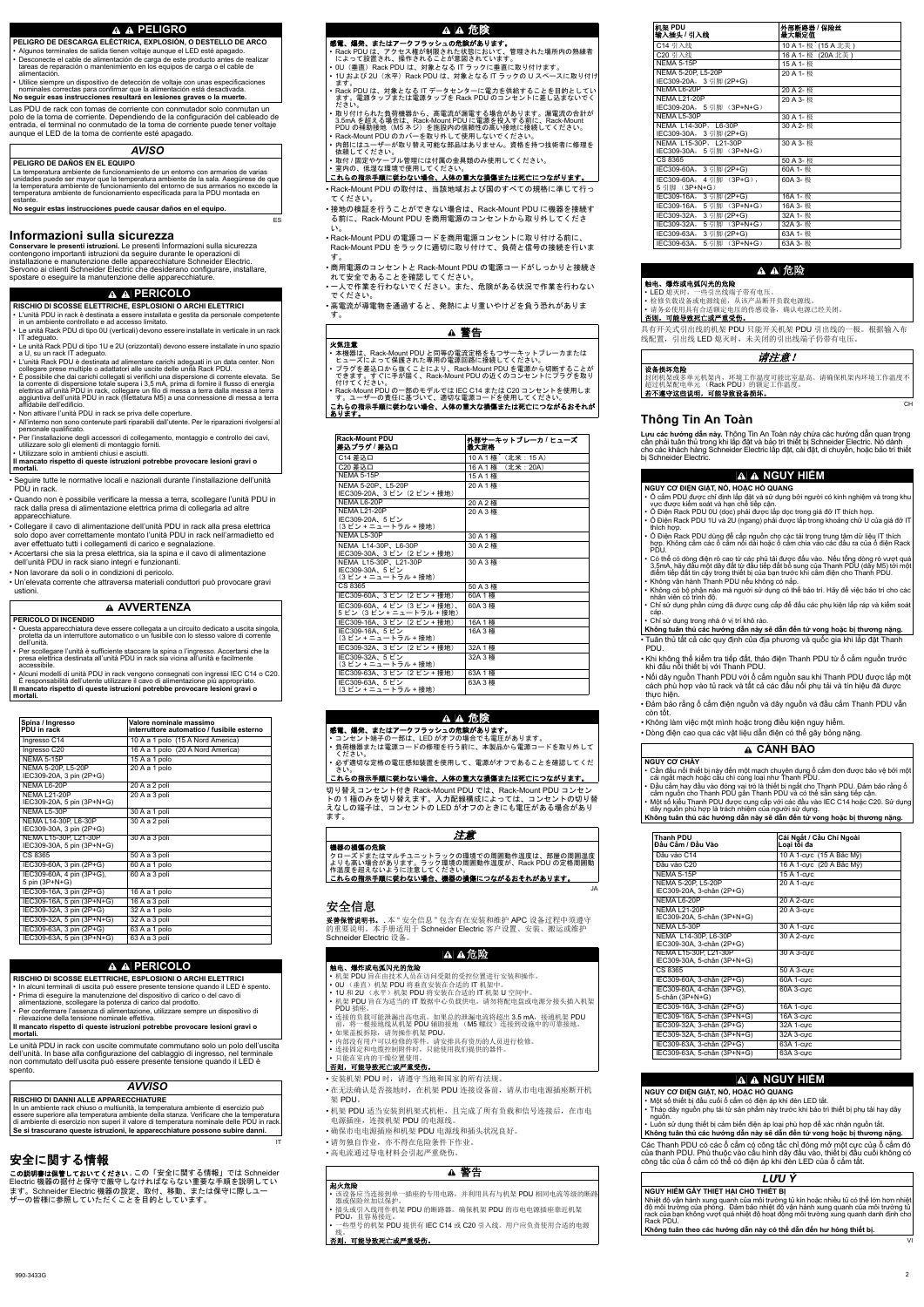#### ข้อมูลความปลอดภัย **o**

ปฏิบัติตามคำแนะนำเหล่านี้. ข้อมูลความปลอดภัยนี้ประกอบด้วยคำแนะนำที่ควรปฏิบัติตามในระหว่างการติดตั้งและก ำรบำรุงรักษาอุปกรณ์ Schneider Electric อุปกรณ์นี้มีไว้สำหรับลูกค้า Schneider Electric ที่ต้องการตั้งค่า ติดตั้ง เคลื่อนย้าย **®¦°º µ¦Î ¦» ¬µ° ´ »¦r Schneider Electric** 

**• ·´µ¤¦³Á · ¥ ¸ ®¤Ä ´Ê ° o ¨³Ä¦³Á«Á¤ ·É °Éº µµ¦ Î · Á¦ ´Ê ° ɺ µ¥Å¢ n**

- เมื่อไม่สามารถตรวจสอบกราวด์ได้ ให้ตัดการเชื่อมต่อเครื่องจ่ายไฟจากเต้ารับไฟอาคารก่อนที่จะเชื่อมต่ออุปกรณ์ใด ๆ **Á¦ ´ ° ɺ µ¥Å¢ n**
- ่ เชื่อ่มต่อสายไฟของเครือ่งจ่ายไฟกับเต้ารับไฟอาคารหลังจากที่ใต้ยึดเครือ่งจ่ายไฟกับฝาปิดแร็คอย่างเหมาะสมและเชื่อ่มต่อโหลด  $\mu$ ละสัญญาณทั้งหมดแล้ว
- ตรวจสอบว่าเต้าเสียบไฟอาคารและสายไฟและปลั๊กของเครื่องจ่ายไฟอยู่ในสภาพดี
- **• ®µ¤ o µµÃ¥¨ Î µ¡Î ®¦ ´ °£µ¥Ä º £µª³ o °É¸¦µ¥ ´**

เครื่องจ่ายไฟที่มีการสวิตช์เต้ารับจะสวิตช์เต้ารับเครื่องจ่ายไฟเพียงหนึ่งขั้วเท่านั้น ขัวต่อเต้ารับที่ยังไม่ได้สวิตช์อาจมีแรงดันไฟอยู่ เมื่อ LED **°Áµ¦o ´ ´ ´Ê ʸ°¥ ʹ ¼n ¦´ µ¦ªµ¦³µ¥Å¢° ¼ ¡· »**

• **¦³ÂÅ¢¼ µª n ´ »ªÁ® ´ ɸ¥ªÎµ°µµÄ® Î Áo ¨Ů¤ · ¦o¦Å » o**

#### **∆** คำเตือน

- **°¦µ¥µÅ¢¢ ´ oµ°p µ¦¦³Á· ®¦º°¦³µ¥Å¢¢oµ**
- Rack PDU จะต้องติดตั้งและใช้งานโดยผู้เชี่ยวชาญในสถานที่ที่มีการควบคุมโดยมีการ จำกัดการเข้าถึง
- **• ° o · ´Ê Rack PDU 0U (ª´Ê) ĪÄ ´Ê ļo °n »¦r°Á¨· ¦° È ·r Á®¤µ³¤ ɸ**
- ต้องติดตั้ง Rack PDU 1U และ 2U (แนวนอน) ในช่องว่าง U ในตู้ใส่อุปกรณ์อิเล็กทรอนิกส์ที่เหมาะสม
- Rack PDU มีไว้เพื่อจ่ายพลังงานให้กับโหลดของศูนย์ขอ้มูลไอทีที่เหมาะสม อย่าเสียบปลั๊กของรางปลั๊กไฟหรือปลั๊กไฟเข้ากับเต้ารับ Rack **PDU**
- อาจเกิดกระแสไฟรั่วสูงจากโหลดที่ติดอยู่ด้วย หากกระแสไฟรั่วรวมเกินกว่า 3.5 mA ให้เดินสายกราวดซ์ากกราวด์ เสริมของเครื่องจ่ายไฟ (เกลียว M5) ไปยังกราวด์ที่เชื่อถือได้ในอาคารก่อนที่จะให้พลังงานกับเครื่องจ่ายไฟ
- **• ®µ¤Ä o µÁ¦ o ɰ º µ¥Å¢³Å¤ n ¤n µ¦° ¸**
- **• ®µ¤ o ļo on°¤µ¦Î »£µ¥ÄÁ¦É° º µ¥Å¢ n æĮŗ¨µ¦ »o ¼oµµµ Î °¤ n µ¦Î »Á¦É° º µ¥Å¢ n**
- ี ใช้เฉพาะฮาร์ดแวร์ที่ให้มาสำหรับการยึดติดและสำหรับอุปกรณ์เสริมควบคุมสายเคเบิลเท่านั้น
- **• ÄĦ o ¤Ä¡ n ʺ ®ɸ Áo µn ´Ê** การไม่ปฏิบัติตามคำแนะนำเหล่านี้จะส่งผลให้เสยีชีวิตหรือได้รับบาดเจ็บสาหัสได้

TH

- 본 장비는 회로 차단기 또는 랙 PDU 와 동일한 정격 전류의 퓨즈로 보호되는 콘센트기 하나인 전용 회로에 연결해야 합니다.
- 플러그 또는 인렛은 랙 PDU 를 분리하는 역할을 합니다. 랙 PDU 용 전원 콘센트는 릭 PDU 와 가깝고 쉽게 접근할 수 있어야 합니다
- 일부 랙 PDU 모델에는 IEC C14 또는 C20 인렛이 함께 제공됩니다. 올바른 전원 코드 릌 사용하십시오

### 이러한 지침을 준수하지 않으면 사망이나 심각한 부상을 당할 수 있습니다

# **Informasi Keselamatan**

**Simpan petunjuk ini.** Informasi Keselamatan ini berisi petunjuk penting yang perlu diikuti selama pemasangan dan pemeliharaan peralatan Schneider Electric. Ini diperuntukkan pelanggan Schneider Electric yang menyiapkan, memasang, memindahkan atau memelihara peralatan Schneider Electric.

- ควรเชื่อมต่ออปกรณ์นี้กับวงจรที่มีเต้ารับเดยีวที่มีการป้องกันโดยเบรกเกอร์วงจรหรือฟิวส์ที่มีระดับกระแสไฟเดียวกับเครื่องจ่ายไฟ
- ปลั๊กหรือเต้าเสียบทำหน้าที่เป็นตัวตัดการเชื่อมต่อสำหรับเครื่องจ่ายไฟ<br>ตรวจสอบว่าเต้ารับไฟอาคารสำหรับเครื่องจ่ายไฟอยู่ใกล้กับเครื่องจ่ายไฟและเข้าถึงได้ง่าย
- เครื่องจ่ายไฟบางรุ่นจะให้เต้าเสียบ IEC C14 หรือ C20 มาด้วย การใช้สายไฟที่เหมาะสมเป็นหน้าที่ความรบัผิดชอบของผู้ใช้งาน **µ¦Å¤n·´·µ¤µÂ³ Î εÁ®¨nµ¸Êµ¤µ¦n¨Ä®oÁ¸¥¸ª·®¦º°Åo¦µÁ ´ µ® È Å ´ o**

#### **°¦µ¥ ´**

**°»®£¼¤³ · µµÃ¥¦°°£µ¡Âª¨ Î °¤° o ªµÂ ´Ê ·®¦°º ªµ®¨µ¥¥ ´Ê ¼·°µª ¼ µ°n »®£¤¼Ã¥¦°°® · °o** อุเมษานั้นเมือว่าอุณหภูมิขณะทำงานโดยรอบของสภาพแวดล้อมชั้นวางของคุณไม่เกินอุณหภูมิขณะทางทนโดยรอบที่กำหนดไว้สำหรับชั้

**°¦µ¥µÅ¢Å®¤ ´ o**

- Rack PDU dimaksudkan untuk dipasang dan dioperasikan oleh orang yang ahli di lokasi terkendali dengan akses terbatas.
- Rak PDU 0U (vertikal) harus dipasang secara vertikal pada rak TI yang sesuai.
- Rak PDU 1U dan 2U (horizontal) harus dipasang pada ruang U rak TI yang sesuai. • Rak PDU dimaksudkan untuk memasok daya ke beban pusat data TI yang sesuai.
- Jangan menancapkan kabel stop kontak atau kabel daya ke keluaran Rak PDU.
- Dimungkinkan adanya arus bocoran yang tinggi akibat beban yang ditambahkan. Jika jumlah arus bocoran sampai melebihi 3.5mA, kaitkan kabel massa dari massa tambahan PDU di dalam Rak (drat M5) ke massa yang dapat diandalkan pada instalasi Anda sebelum menghidupkan PDU di dalam Rak.
- Jangan menjalankan PDU di dalam Rak dalam keadaan tutupnya terbuka.
- Di dalam tidak ada suku cadang yang dapat diperbaiki oleh pengguna. Serahkan perbaikan kepada orang yang ahli.
- Hanya gunakan perangkat keras yang telah disediakan untuk menempelkan dan menempatkan aksesori pengendalian kabel.
- Gunakan hanya di dalam ruangan di tempat kering.
- **Tidak mengikuti petunjuk ini akan menyebabkan kematian atau cedera berat.**
- Ikuti semua sandi setempat dan nasional sewaktu memasang PDU di dalam Rak.
- Apabila pembumian tidak dapat dibuktikan, lepaskan PDU di dalam Rak dari stopkontak utilitas sebelum menghubungkan peralatan dengan PDU di dalam Rak.
- Hubungkan kabel daya PDU di dalam Rak dengan stopkontak utilitas setelah PDU di dalam Rak ditempatkan pada kerangkeng rak dengan benar dan semua sambungan beban dan sinyal dibuat.
- Pastikan bahwa stopkontak utilitas dan kabel daya dan steker PDU di dalam Rak dalam keadaan baik.
- Jangan bekerja sendiri atau dalam keadaan berbahaya.
- Arus kuat melalui bahan penghantar dapat menyebabkan kebakaran hebat.

| เครื่องจ่ายไฟแบบติดตั้งในตู้แร็ค | เบรกเกอร์วงจรภายนอก / ฟิวส์                |
|----------------------------------|--------------------------------------------|
| ปลั๊กอินพุต / เต้าเสียบ          | ระดับสูงสุด                                |
| เต้าเสียบ C14                    | 10A แบบ 1 ขั้ว (15 A สำหรับอเมริกาเหนือ)   |
| เต้าเสียบ C20                    | 16A แบบ 1 ขั้ว ๋ (20 A สำหรับอเมริกาเหนือ) |
| <b>NEMA 5-15P</b>                | 15 A แบบ 1 ขั้ว                            |
| NEMA 5-20P, L5-20P               | 20 A แบบ 1 ขั้ว                            |
| IEC309-20A, แบบ 3 พิน (2P+G)     |                                            |
| NEMA L6-20P                      | 20 A แบบ 2 ขั้ว                            |
| <b>NEMA L21-20P</b>              | 20 A แบบ 3 ขั้ว                            |
| IEC309-20A, แบบ 5 พิน (3P+N+G)   |                                            |
| NEMA L5-30P                      | 30 A แบบ 1 ขั้ว                            |
| NEMA L14-30P, L6-30P             | 30 A แบบ 2 ขั้ว                            |
| IEC309-30A, แบบ 3 พิน (2P+G)     |                                            |
| NEMA L15-30P, L21-30P            | 30 A แบบ 3 ขั้ว                            |
| IEC309-30A, แบบ 5 พิน (3P+N+G)   |                                            |
| CS 8365                          | 50 A 3-pole                                |
| IEC309-60A, แบบ 3 พิน (2P+G)     | 60 A แบบ 1 ขั้ว                            |
| IEC309-60A, แบบ 4 พิน (3P+G),    | 60 A แบบ 3 ขั้ว                            |
| แบบ 5 พิน (3P+N+G)               |                                            |
| IEC309-16A, แบบ 3 พิน (2P+G)     | 16 A แบบ 1 ขั้ว                            |
| IEC309-16A, แบบ 5 พิน (3P+N+G)   | 16 A แบบ <i>3</i> ขั้ว                     |
| IEC309-32A, แบบ 3 พิน (2P+G)     | 32 A แบบ 1 ขัว                             |
| IEC309-32A, แบบ 5 พิน (3P+N+G)   | 32 A แบบ <i>3 ขั้</i> ว                    |
| IEC309-63A, แบบ 3 พิน (2P+G)     | 63 A แบบ 1 ขั้ว                            |
| IEC309-63A, แบบ 5 พิน (3P+N+G)   | 63 A แบบ <i>3</i> ขั้ว                     |

#### **A** อันตราย

- **อันตรายจากไฟฟ้าช๊อต การระเบิด หรือประกายไฟฟ้า**
- **• ª´Ê n°Áµ¦o µ ´ ª¤´Ê ¦ ¸ Å¢°¥ ´ Á¤¼n ɰº LED ŗ´**
- ตัดการเชื่อมต่อสายไฟของอุปกรณ์อื่นจากผลิตภัณฑ์นี้ก่อนที่จะทำการซ่อมบำรุงอุปกรณ์อื่นหรือสายไฟที่ต่ออยู่
- ${}^{\hat{a}}$ ช้อุปกรณ์ตรวจจับแรงดันไฟสูงสุดที่เหมาะสมเสมอเพื่อตรวจสอบว่าไม่มีไฟ
- การไม่ปฏิบัติตามคำแนะนำเหล่านี้จะส่งผลให้เสยีชีวิตหรือได้รับบาดเจ็บสาหัสได้

#### *o°Á ´*

**°¦µ¥µªµ¤Á ´ ¸¥®µ¥°°¦ » r**

**ªµ PDU µ¦Å¤n·´·µ¤µÂ³ Î εÁ®¨nµ¸Ê°µn¨Ä®o°ŗ¦» rÁ¸¥®µ¥Åo**

# **BAHAYA**

### **BAHAYA SENGATAN LISTRIK, LEDAKAN LISTRIK ATAU PERCIKAN BUNGA API**

- **ɈɉȺɋɇɈɋɌɖ ɉɈɊȺɀȿɇɂə ɗɅȿɄɌɊɂɑȿɋɄɂɆ ɌɈɄɈɆ, ȼɁɊɕȼȺ, ȼɋɉɕɒɄɂ ДУГИ**
- Блок распределения питания для монтажа в стойку (Rack PDU) предназначен для монтажа и эксплуатации только лицами с соответствующими навыками в контролируемых помещениях с ограниченным доступом.
	- PDU для монтажа в стойку 0U (вертикальные) следует устанавливать вертикально в подходящую стойку для аппаратуры.
	- $\cdot$  PDU для монтажа в стойку 1U и 2U (горизонтальные) следует устанавливать в подходящую U-секцию стойки для аппаратуры.
	- РDU для монтажа в стойку предназначен для питания соответствующих нагрузок центров обработки данных. Запрещается подключать удлинители и ответвители к выходам PDU для монтажа в стойку.
- Возможно появление значительных токов утечки от подсоединенных нагрузок. Если суммарный ток утечки будет превышать 3,5 мА, необходимо проложить провод заземления от дополнительной точки заземления стоечного блока превед саветности е преподнительность на саветности с совможно алексевное висте **распределения интения (2) 17 (ресвее низ) де наряд**объекте перед включением БРП под напряжение.
- При снятых крышках эксплуатация стоечного БРП запрещена.
- Внутри БРП нет деталей, допускающих обслуживание пользователем. Обслуживание БРП должно выполняться квалифицированным персоналом.
- Для прикрепления монтажных устройств и устройств для работы с кабелями
- необходимо использовать только специально поставляемое оборудование. БРП разрешается использовать только внутри помещения и в сухом месте.

#### Несоблюдение этих инструкций может привести к серьезной травме или **смерти.**

- При монтаже стоечного БРП соблюдайте все национальные и местные нормы и правила.
- Если заземление проверить невозможно, отсоедините стоечное БРП от розетки перед подключением к нему оборудования.
- После установки стоечного БРП в стойку, подключения нагрузки и выполнения всех сигнальных соединений, подсоедините шнур питания  $EPT$  к розетке
- Проверьте, чтобы розетка, а также шнур питания и штепсель стоечного БРП были в хорошем состоянии.
- Запрешается работать без помошника или в опасных условиях.
- Большой ток при прохождении через проводящие материалы может вызвать сильные ожоги.

### **A OCTOPOXHO**

#### ПОЖАРООПАСНОСТЬ

• Данное оборудование необходимо подсоединять к специально выделенному контуру с одной розеткой, защищенному автоматическим выключателем или предохранителем, рассчитанным на такой же номинальный ток, что и стоечный БРП.

- Для отсоединения стоечного БРП используйте штепсель или гнездо.
- Необходимо проверить, чтобы розетка для питания стоечного БРП находилась рядом с ним и была легко доступной.
- Некоторые модели стоечных БРП поставляются с гнездами IEC C14 или C20. За выбор надлежащего шнура питания отвечает пользователь

Несоблюдение этих инструкций может привести к серьезной травме или смерти.

# **PERINGATAN**

#### **BAHAYA KEBAKARAN**

- Peralatan ini perlu dihubungkan dengan rangkaian khusus berstopkontak tunggal yang dilindungi dengan sakelar atau sekring dengan nilai arus yang sama dengan PDU di dalam Rak.
- Steker atau lubang colokan berlaku sebagai pemutus hubungan untuk PDU di dalam Rak. Pastikan bahwa stopkontak utilitas untuk PDU di dalam Rak dekat dengan untuk PDU di dalam Rak dan siap digunakan.
- Beberapa model PDU di dalam Rak disediakan dengan lubang colokan IEC C14 atau C20. Penggunaan kabel daya yang tepat merupakan tanggung jawab pengguna. **Tidak mengikuti petunjuk ini dapat menyebabkan kematian atau cedera berat.**
- 전원 콘센트, 랙 PDU 전원 코드 및 플러그 상태가 모두 양호해야 합니다.
- 위험한 상황에서 작업하거나 혼자서 작업하지 마십시오
- 전도성 재료를 통과하는 고전류로 인해 심각한 화상을 입을 수 있습니다.

# ▲경고

### 화재 위험

PDU di dalam Rak dengan stopkontak yang dapat dihidup-matikan hanya menghidup-matikan satu kutub dari stopkontak pada PDU di dalam rak. Tergantung pada susunan pemasangan kabel masukan, terminal stopkontak yang tidak dapat dihidup-matikan boleh jadi memiliki tegangan ketika LED stopkontak telah diputus.

IN

# 안전 정보

본 설명서를 잘 보관하십시오. 본 안전 정보에는 Schneider Electric 장비를 설치 및 유지보수하는 동안 준수해야 할 중요 지침이 포함되어 있습니다. 본 자료는 Schneider Electric 장비를 설정, 설치, 재배치 또는 유지보수하기 위한 목적으 로 Schneider Electric 고객에게 제공됩니다.

### $\blacktriangle$   $\blacktriangle$  위험

#### **ɈɉȺɋɇɈɋɌɖ ɉɈɊȺɀȿɇɂə ɗɅȿɄɌɊɂɑȿɋɄɂɆ ɌɈɄɈɆ, ȼɁɊɕȼȺ,**  ВСПЫШКИ ДУГИ

Температура воздуха, окружающего приборы внутри корпусов или стоек с многими установленными приборами может быть выше комнатной температуры. Убедитесь в том, что фактическая температура окружающего воздуха для прибора внутри пространства стойки не превышает расчетную температуру эксплуатации стоечный БРП.

#### Несоблюдение данных инструкций может привести к повреждению  $66$ орудования.

KO

# **A AONACHO**

| PDU di dalam Rak<br>Steker / Lubang Colokan Masukan   | Sakelar / Sekring Luar<br>Nilai maksimum |
|-------------------------------------------------------|------------------------------------------|
| Lubang Colokan C14                                    | 10 A 1-kutub (15 A Amerika Utara)        |
| Lubang Colokan C20                                    | 16 A 1-kutub (20 A Amerika Utara)        |
| <b>NFMA 5-15P</b>                                     | 15 A 1-kutub                             |
| NEMA 5-20P, L5-20P<br>IEC309-20A, 3-kutub (2P+G)      | 20 A 1-kutub                             |
| NEMA L6-20P                                           | 20 A 2-kutub                             |
| <b>NEMA L21-20P</b><br>IEC309-20A, 5-kutub (3P+N+G)   | 20 A 3-kutub                             |
| NEMA L5-30P                                           | 30 A 1-kutub                             |
| NEMA L14-30P, L6-30P<br>IEC309-30A, 3-kutub (2P+G)    | $30A2$ -kutub                            |
| NEMA L15-30P, L21-30P<br>IEC309-30A, 5-kutub (3P+N+G) | 30 A 3-kutub                             |
| C.S. 8365                                             | 50 A 3-kutub                             |
| IEC309-60A, 3-kutub (2P+G)                            | 60 A 1-kutub                             |
| IEC309-60A, 4-kutub (3P+G),<br>5-kutub (3P+N+G)       | 60 A 3-kutub                             |
| IEC309-16A, 3-kutub (2P+G)                            | 16 A 1-kutub                             |
| IEC309-16A, 5-kutub (3P+N+G)                          | 16 A 3-kutub                             |
| IEC309-32A, 3-kutub (2P+G)                            | 32 A 1-kutub                             |
| IEC309-32A, 5-kutub (3P+N+G)                          | 32 A 3-kutub                             |
| IEC309-63A, 3-kutub (2P+G)                            | 63 A 1-kutub                             |
| IEC309-63A, 5-kutub (3P+N+G)                          | 63 A 3-kutub                             |

#### **BAHAYA**

**BAHAYA SENGATAN LISTRIK, LEDAKAN LISTRIK ATAU PERCIKAN BUNGA API**

- Sebagian terminal stopkontak masih memiliki tegangan ketika LED telah diputus. • Lepas kabel daya beban dari produk ini sebelum memperbaiki peralatan beban atau kabel daya.
- Selalu gunakan alat pendeteksi tegangan yang telah dinilai dengan benar untuk memastikan bahwa daya telah diputus.

**Tidak mengikuti petunjuk ini akan menyebabkan kematian atau cedera berat.**

#### *PEMBERITAHUAN*

#### **BAHAYA KERUSAKAN PERALATAN**

Suhu sekitar saat operasional di lingkungan rak tertutup atau multi-unit mungkin lebih tinggi daripada suhu ruangan. Pastikan suhu sekitar saat operasional di lingkungan rak tidak melebihi suhu sekitar saat operasional yang ditetapkan untuk PDU Rak. **Tidak mengikuti petunjuk ini dapat menyebabkan kerusakan peralatan.**

#### **?** 㤸 **,** 䔡ⵐ ⵃ 㙸䆠 䙀⣌㐐 㠸䜌

- Rack PDU 는 접근이 제한된 통제된 장소에서 숙련된 담당자가 설치하고 작동하도록 설계되었습니다.
- · 0U ( 수직 ) 랙 PDU 는 적합한 IT 랙에 수직으로 설치해야 합니다
- 1U 및 2U ( 수평 ) 랙 PDU 는 적절한 IT 랙 U 공간에 설치해야 합니다.
- 랙 PDU 는 전력을 IT 데이터 센터 부하에 적절하게 배분하기 위한 것입니다. 전선이나 전원 탭을 랙 PDU 콘센트에 연결하지 마십시오.
- 연결된 부하로부터 높은 누설 전류가 발생할 수 있습니다 . 총 누설 전류가 3.5mA 를 초과하는 경우에는 랙 PDU 보조 접지 (M5 스레드 ) 의 접지선을 장비에서 확실하게 접 지되는 부분에 연결한 후에 랙 PDU 에`전력을 공급하십시오 .
- 커버를 제거한 채로 랙 PDU 를 조작하지 마십시오.
- 내부에 사용자가 정비할 수 있는 부품은 없습니다 . 자격을 갖춘 사람에게 정비를 요청
- 하십시오 마운팅 부착 및 케이블 조절 액세서리용으로 제공된 하드웨어만 사용하십시오.
- 건조한 실내에서만 사용하십시오

#### 이러한 지침을 준수하지 않으면 사망이나 심각한 부상을 당할 수 있습니다

- 랙 PDU 를 설치할 때 모든 지역 및 국가 법규를 준수하십시오.
- 접지 상태를 확인할 수 없으면 랙 PDU 에 장비를 연결하기 전에 전원 콘센트에 서 랙 **PDU** 를 분리하십시오 .
- 랙 PDU 가 랙 인클로저에 장착되고 모든 부하 및 신호가 연결된 후에 랙 PDU 전원 코드를 전원 콘센트에 연결하십시오 .

# Инструкции по технике безопасности

Сохраните эти инструкции. Данные инструкции по технике безопасности необходимо соблюдать при установке и техническом обслуживании оборудования компании Schneider Electric. Они предназначены для заказчиков компании

Schneider Electric, которые выполняют установку, настройку, перемещение или обслуживание оборудования Schneider Electric.

### **A AONACHO**

| 랙 PDU<br>입력 플러그 / 인렛                      | 외부 회로 차단기 / 퓨즈<br>최대 정격 |
|-------------------------------------------|-------------------------|
| C14 인렛                                    | 10 A 1 극 (15 A 북미 )     |
| C20 인렛                                    | 16 A 1 극 (20 A 북미)      |
| <b>NEMA 5-15P</b>                         | 15 A 1 $\exists$        |
| NEMA 5-20P, L5-20P                        | 20 A 1 극                |
| IEC309-20A, 3 핀 (2P+G)                    |                         |
| NEMA L6-20P                               | 20 A 2 극                |
| <b>NEMA L21-20P</b>                       | 20 A 3 $\equiv$         |
| IEC309-20A, 5 핀 (3P+N+G)                  |                         |
| NEMA L5-30P                               | $30 A1 \equiv$          |
| NEMA L14-30P, L6-30P                      | 30 A 2 $\equiv$         |
| IEC309-30A, 3 핀 (2P+G)                    |                         |
| NEMA L15-30P, L21-30P                     | $30 A3 \equiv$          |
| IEC309-30A, 5 핀 (3P+N+G)                  |                         |
| CS 8365                                   | 50 A 3 $\equiv$         |
| IEC309-60A, 3 핀 (2P+G)                    | 60A 1 극                 |
| IEC309-60A, 4 핀 (3P+G), 5 핀<br>$(3P+N+G)$ | 60A 3 $\equiv$          |
| IEC309-16A, 3(2P+G)                       | 16A 1 극                 |
| IEC309-16A, 5 핀 (3P+N+G)                  | 16A 3 극                 |
| IEC309-32A, 3 핀 (2P+G)                    | 32A 1 극                 |
| IEC309-32A, 5 핀 (3P+N+G)                  | 32A 3 극                 |
| IEC309-63A, 3 핀 (2P+G)                    | 63A 1 극                 |
| IEC309-63A, 5?(3P+N+G)                    | 63A 3?                  |

### $\blacksquare$   $\blacksquare$  위험

### 감 전, 폭발 및 아크 플래시 위험

- 일부 콘센트 터미널에는 LED 가 꺼져 있더라도 전압이 있습니다.
- 부하 장비 또는 전원 코드를 정비하기 전에 본 제품에서 부하 전원 코드를 분리하십시 .<br>?
- 항상 적절한 정격 전압 검출 장치를 사용하여 전원이 꺼져 있는지 확인하십시오. <u>이러한 지침을 준수하지 않으면 사망이나 심각한 부상을 당할 수 있습니다.</u>
- 스위치형 콘센트가 있는 랙 PDU 는 랙 PDU 콘센트의 1 극만 전환합니다. 입력 배선 구성에 따라 콘센트 LED 가 꺼져 있더라도 콘센트의 비스위치형 터미널에 는 전압이 있을 수 있습니다.

| 공지                                                                                                                                      |
|-----------------------------------------------------------------------------------------------------------------------------------------|
| 장비 손상 위험<br>밀폐되었거나 여러 대의 랙이 모여 있는 곳의 작동 시 주변 온도는 주변 실내 온도보다<br>더 높아질 수 있습니다 . 랙 환경의 주변 작동 온도가 랙 PDU 에 대한 정격 주변 작동 온<br>도를 초과하지 않도록 하십시오 |
| 이 지침을 준수하지 않는 경우 장비가 손상될 수 있습니다 .                                                                                                       |

RU

| Стоечный БРП<br>Штепсель/гнездо                                       | Наружный автоматический<br>выключатель/предохранитель<br>Макс, номинальный ток |
|-----------------------------------------------------------------------|--------------------------------------------------------------------------------|
| Гнездо С14                                                            | 10А 1 полюс (15А Сев. Америка)                                                 |
| Гнездо С20                                                            | 16А 1 полюс (20А Сев. Америка)                                                 |
| <b>NEMA 5-15P</b>                                                     | <b>15А 1 полюс</b>                                                             |
| NEMA 5-20P. L5-20P<br>IEC309-20A,<br>3 штыря (2ф + заземл.)           | 20А 1 полюс                                                                    |
| NEMA L6-20P                                                           | 20А 2 полюса                                                                   |
| <b>NEMA L21-20P</b><br>IEC309-20A.<br>5 штырей (3ф + н + заземл.)     | 20А 3 полюса                                                                   |
| NEMA L5-30P                                                           | <b>30A 1 полюс</b>                                                             |
| NEMA L14-30P, L6-30P<br>IEC309-30A,<br>3 штыря (2ф + заземл.)         | 30A 2 полюса                                                                   |
| NEMA L15-30P, L21-30P<br>IEC309-30A.<br>5 штырей (3ф + н + заземл.)   | <b>30A 3 полюса</b>                                                            |
| CS 8365                                                               | 50 А 3 полюса                                                                  |
| IEC309-60A.<br>3 штыря (2ф + заземл.)                                 | 60A 1 полюс                                                                    |
| IEC309-60A.<br>4 штыря (3ф + заземл.),<br>5 штырей (3ф + н + заземл.) | 60А 3 полюса                                                                   |
| IEC309-16A.<br>3 штыря (2ф + заземл.)                                 | 16А 1 полюс                                                                    |
| IEC309-16A.<br>5 штырей (3ф + н + заземл.)                            | 16А 3 полюса                                                                   |
| IEC309-32A.<br>3 штыря (2ф + заземл.)                                 | 32A 1 полюс                                                                    |
| IEC309-32A,<br>5 штырей (3ф + н + заземл.)                            | 32A 3 полюса                                                                   |
| IEC309-63A,<br>3 штыря (2ф + заземл.)                                 | 63А 1 полюс                                                                    |
| IEC309-63A.<br>5 штырей (3ф + н + заземл.)                            | 63А 3 полюса                                                                   |

**ɈɉȺɋɇɈɋɌɖ ɉɈɊȺɀȿɇɂə ɗɅȿɄɌɊɂɑȿɋɄɂɆ ɌɈɄɈɆ, ȼɁɊɕȼȺ, ȼɋɉɕɒɄɂ ȾɍȽɂ**

- Некоторые выходные клеммы могут оставаться под напряжением, даже если светодиод отключен.
- Перед обслуживанием нагрузочного оборудования или шнура питания необходимо отсоединить нагрузочный шнур питания от изделия.
- $\cdot$  Для проверки обесточивания необходимо всегда использовать соответствующее устройство поиска напряжения.
- Несоблюдение этих инструкций может привести к серьезной травме или смерти.

Стоечный БРП с переключаемыми выходами обеспечивает только переключение одного полюса у выхода БРП. В зависимости от конфигурации входной проводки, на отключенной клемме на выходе может сохраняться напряжение, даже если светодиод на выходе отключен.

### ПРИМЕЧАНИЕ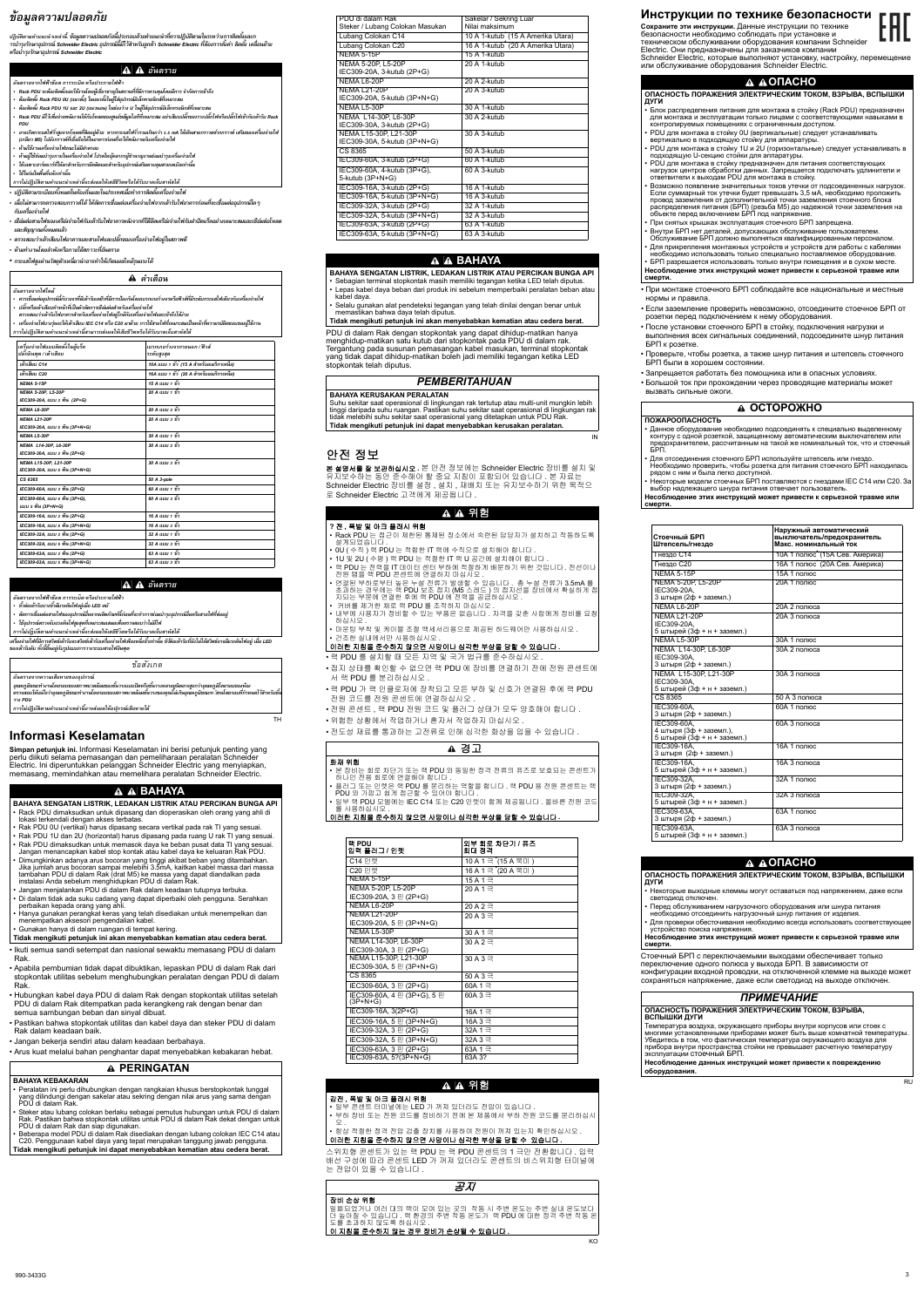# **Ԕɚɭɿɩɫɿɡɞɿɤ ɬɭɪɚɥɵ ɚԕɩɚɪɚɬ**

Осы нұсқауларды сақтап қойыңыз. Осы Қауіпсіздік туралы ақпаратта Schneider электрлік жабдығын орнату мен техникалық қызмет көрсету кезінде орындалуға тиісті маңызды нускаулар берілген. Бул Schneider Electric жабдығының параметрлерін баптайтын, орнататын, орнын ауыстыратын немесе техникалық қызмет көрсететін Schneider Electric компаниясының тұтынушыларына арналған.

### **A A KAYITTI**

- **ЭЛЕКТР ТОГЫ СОҒУ, ЖАРЫЛЫС НЕМЕСЕ ДОҒА ЖАРҚЫЛЫ ҚАТЕРІ БАР**  $\cdot$ Түпкойманын электр куатын тарату блогы тәжірибелі маманмен шектеулі
- колжетімдіктегі бақыланатын орында орнатуға және пайдалануға арналған. 0U (тік) тіреулік электр энергиясын тарату блоктарын сәйкес АТ тірегіне тігінен орнату керек.
- 1U және 2U (көлденең) тіреулік электр энергиясын тарату блоктарын сәйкес AT тірегінің U бос орнына орнату керек.
- Тіреулік электр энергиясын тарату блогы тиісті АТ деректерді өңдеу in extensive with the magnitude of the street with the street of process the street with the control of the ori тарату блогының розеткаларына ұзартқыштарды немесе қуат үштармақтарын жалғамаңыз.
- Тіркелген блоктардан жоғары кернеулі ток жылыстауы мүмкін. Егер жылыстайтын токтың жалпы мөлшері 3,5 мА мәнінен асса, Rack PDU құрылғысына қуат берерден бұрын Rack PDU құрылғысынан қосымша жерге тұйықтау сымын (М5 тарамды) жабдықтағы сеңімді жерге тұйықтау құралына жалғаңыз.
- Rack PDU құрылғысының қақпағы алынған кезде, оны пайдалануға болмайды.
- Ішінде пайдаланушы жөндей алатын бөлшектер жоқ. Білікті қызмет көрсетуші мамандарға хабарласыныз.
- Құрастыратын және сыммен басқарылатын керек-жарақтарды жалғау үшін тек құрылғымен бірге келетін аппараттық жабдықты пайдаланыңыз.
- Тек үй-жайда, құрғақ жерде пайдалану керек.
- Rack PDU құрылғысын орнатқан кезде барлық жергілікті және мемлекеттік Осы нұсқауларды орындамау қазаға немесе елеулі жарақатқа әкелуі мүмкін.
- ережелерді ұстаныңыз. • Жерге тұйықталуын тексеру мүмкін болмаса, жабдықты Rack PDU құрылғысына жалғардан бұрын оны желілік қуат шығысынан ажыратыңыз.
- Rack PDU құрылғысының қуат сымын желілік қуат шығысына Rack PDU құрылғысының құрастыру шкафына дұрыс құрастырылып, барлық жүктемелік және сигналдық қосылымдар жасалғаннан кейін жалғаңыз.
- Желілік қуат шығысының және Rack PDU құрылғысының қуат сымы мен ашасының жақсы күйде екеніне көз жеткізіңіз.
- Жалғыз болғанда немесе қатерлі жағдайларда жұмыс істеуге болмайды.
- Өткізгіш материалдар арқылы өтетін жоғары кернеулі ток аса қатты күйдіруі мүмкін.

### **A ECKEPTY**

#### **ӨРТ ШЫҒУ КАТЕРІ БАР**

- Бұл жабдықты Rack PDU құрылғысымен бірдей номиналды тоғы бар автоматты тұйықтағышпен немесе сақтандырғышпен қорғалған бір розеткалы арнайы тізбекке жалғау кажет.
- Аша немесе қуат кірісі Rack PDU құрылғысы үшін ажыратқыш ретінде жүреді. Rack PDU құрылғысына арналған желілік қуат шығысының Rack PDU құрылғысына жақын және оңай жететін жерде болуын қамтамасыз етіңіз.
- Rack PDU құрылғысының кейбір үлгілері IEC C14 не C20 қуат кірістерімен жабдықталады. Дұрыс қуат сымын қолдану үшін пайдаланушы жауапкершілік көтереді

**Instrukcję należy zachować. Niniejsze informacje nt. bezpieczeństwa zawierają** ważne instrukcje, których należy przestrzegać podczas montażu i konserwacji urządzeń Schneider Electric. Są one adresowane do klientów firmy Schneider Electric, którzy zamierzają konfigurować, montować, przenosić lub serwisować urządzenia marki Schneider Electric.

KZ

**Осы нұсқауларды орындамау қазаға немесе елеулі жарақатқа ұшыратуы ɦԛɦɤɿɧ.**

> W listwach PDU wyposażonych w przełączane gniazda, przełączany jest jeden biegun takiego gniazda. W zależności od konfiguracji podłączenia, na niewyłączonym biegunie może być nadal napięcie, również wtedy, kiedy dioda LED gniazda nie Ğwieci.

| Rack PDU құрылғысы<br>Кіріс ашасы / қуат кірісі           | Сыртқы автоматты ажыратқыш /<br>сақтандырғыш<br>Ең үлкен қуаттылығы |
|-----------------------------------------------------------|---------------------------------------------------------------------|
| С14 қуат кірісі                                           | 10 А 1 полюс <sup>7</sup><br>(15 А Солтүстік Америка)               |
| С20 қуат кірісі                                           | 16 А 1 полюс<br>(20А Солтүстік Америка)                             |
| <b>NEMA 5-15P</b>                                         | 15 А 1 полюс                                                        |
| <b>NEMA 5-20P, L5-20P</b><br>IEC309-20A, 3 істікше (2P+G) | 20 A 1 полюс                                                        |
| NEMA L6-20P                                               | 20 A 2 полюс                                                        |
| NFMA   21-20P<br>IEC309-20A, 5 істікше (3P+N+G)           | 20A.3nonoc                                                          |
| NEMA L5-30P                                               | 30 A 1 полюс                                                        |
| NEMA L14-30P, L6-30P<br>IEC309-30A, 3 істікше (2P+G)      | 30 A 2 полюс                                                        |
| NEMA L15-30P, L21-30P<br>IEC309-30A, 5 істікше (3P+N+G)   | 30 A 3 полюс                                                        |
| CS 8365                                                   | 50 А 3 полюс                                                        |
| IEC309-60A, 3 істікше (2P+G)                              | 60А 1 полюс                                                         |
| IEC309-60A, 4 істікше (3P+G),<br>5 істікше (3P+N+G)       | 60А 3 полюс                                                         |
| IEC309-16A, 3 істікше (2P+G)                              | 16А 1 полюс                                                         |
| IEC309-16А, 5 істікше (3P+N+G)                            | 16А 3 полюс                                                         |
| IEC309-32A, 3 істікше (2P+G)                              | 32A 1 полюс                                                         |
| IEC309-32A, 5 істікше (3P+N+G)                            | 32A 3 полюс                                                         |
| IEC309-63A, 3 істікше (2P+G)                              | 63A 1 полюс                                                         |
| IEC309-63A, 5 істікше (3P+N+G)                            | 63А 3 полюс                                                         |

- Podczas instalacji listwy PDU należy przestrzegać wszelkich stosownych przepisów lokalnych i krajowych.
- Jeżeli nie można sprawdzić uziemienia, przed podłączeniem sprzętu do listwy PDU, należy ją odłączyć od gniazda sieciowego.
- Podłączyć przewód zasilający listwę PDU do gniazda sieciowego dopiero po prawidłowym zamontowaniu listwy w szafie oraz podłączeniu do niej wszystkich odbiorników zasilania oraz kabli sygnaáowych.
- Zadbać o to, aby gniazdo sieciowe oraz przewód zasilający listwy PDU i jego wtyczka były zawsze w dobrym stanie.
- W warunkach niebezpiecznych nie należy pracować w pojedynkę.
- Prąd o dużym natężeniu przechodzący przez materiały przewodzące może spowodować poważne oparzenia.

- Urządzenie należy podłączyć do gniazda z odrębnym obwodem, chronionym przez wyáącznik automatyczny lub bezpiecznik o takim samym prądzie znamionowym co listwa PDU.
- Wtyczka lub gniazdo pełni rolę odłącznika odcinającego zasilanie listwy PDU. Gniazdo sieciowe, do którego podłączona jest listwa PDU powinno znajdować się niedaleko listwy i być gotowe do użytku.
- Niektóre modele listwy PDU wyposażone są w gniazda IEC C14 lub C20. Za użycie prawidłowego przewodu zasilającego odpowiada użytkownik.
- **Nieprzestrzeganie powyĪszych instrukcji moĪe doprowadziü do powaĪnego obraĪenia ciaáa lub Ğmierci.**

### *ȿɋɄȿɊɌɉȿ*

#### ЖАБДЫҚТЫҢ ЗАҚЫМДАЛУ ҚАУПІ

Жабық немесе көп блокты тіреуіш ортасының жұмыс температурасы бөлменің қоршаған ортасының температурасынан жоғарырақ болуы мүмкін. Тіреуіш ортасының жұмыс температурасы тіреуіштің протокол деректерінің модуліне арналған белгіленген қоршаған ортаның жұмыс температурасынан асырылмауын камтамасыз етініз.

Осы нұсқауларды орындамау жабдықтың зақымдалуына әкелуі мүмкін.

# **Informacje dotyczące bezpieczeństwa**

### **NIEBEZPIECZEēSTWO**

#### **ZAGROĩENIE PORAĩENIEM PRĄDEM ELEKTRYCZNYM, WYBUCHEM LUB ZAISKRZENIEM**

- · Urządzenie rack PDU należy zainstalować w kontrolowanym miejscu z ograniczonym dostępem. Instalację i pracę z urządzeniem powinna wykonywać osoba posiadająca odpowiednie kwalifikacje.
- Listy zasilające do montażu w szafie 0U (pionowe) należy zainstalować pionowo w odpowiedniej szafie.
- Listwy zasilające do montażu w szafie 1U i 2U (poziome) należy zainstalować w odpowiedniej ilości przestrzeni.
- Lista zasilająca do montażu w szafie jest przeznaczona do zasilania centrów danych generujących określone obciążenie. Nie należy do niej podłączać przedłużaczy ani rozgałęziaczy.
- Niebezpieczeństwo silnego prądu upływowego z podłączonych odbiorników. Jeżeli łączna moc prądu upływowego przekroczy 3,5 mA, podłączyć do listwy PDU (gwint M5) dodatkowy przewód uziemiający, który należy połączyć ze sprawdzonym uziemieniem jeszcze przed podáączeniem listwy PDU do zasilania.
- Nie włączać listwy PDU, kiedy zdjęte są osłony.
- Wewnątrz nie ma żadnych elementów, które mogą wymagać konserwacji przez użytkownika. Konserwację urządzenia należy zlecać wykwalifikowanym pracownikom.
- Do mocowania, zawieszania i prowadzenia przewodów należy stosować wyłącznie osprzęt i akcesoria znajdujące się w zestawie.
- Używać tylko w pomieszczeniach zamkniętych, w suchym otoczeniu.

Temperatura otoczenia w szafie zamkniętej lub wielojednostkowej może być wyższa niż temperatura panująca w pomieszczeniu. Należy dopilnować, aby temperatura w szafie nie była wyższa niż temperatura znamionowa pracy listwy zasilającej do montażu w szafie.

**Nieprzestrzeganie tych zaleceń może spowodować uszkodzenie sprzętu.** 

- A PDU [unidade de distribuição de energia] do Rack deve ser instalada e operada por uma pessoa qualificada em um local controlado com acesso restrito.
- Os PDUs de Rack 0U (verticais) devem ser instalados verticalmente em um rack de TI adequado.
- Os PDUs de Rack 1U e 2U (horizontais) devem ser instalados em um espaço U de rack de TI adequado.
- O PDU de Rack destina-se a fornecer alimentação às cargas apropriadas do datacenter de TI. Não conecte lâminas de energia ou tomadas de energia nas tomadas do PDU de Rack.
- É possível haver uma alta corrente de fuga a partir das cargas conectadas. Se a corrente de fuga total exceder 3,5mA, conecte um fio terra a partir do terra suplementar da PDU (UDE) para rack (fio M5) a um terra confiável nas suas instalações antes de energizar a PDU (UDE) para rack.
- Não opere a PDU (UDE) para rack sem as tampas.
- Não há peças internas que possam ser reparadas pelo usuário. Encaminhe a necessidade de manutenção para pessoal qualificado.
- Use somente as ferragens fornecidas para conectar acessórios de montagem e controle de cabos.
- Use apenas em ambientes internos e em local seco.

**Nieprzestrzeganie powyĪszych instrukcji doprowadzi do powaĪnego obraĪenia ciaáa lub Ğmierci.**

PL

### **A A KAYINTI**

**ЭЛЕКТР ТОГЫ СОҒУ, ЖАРЫЛЫС НЕМЕСЕ ДОҒА ЖАРҚЫЛЫ ҚАТЕРІ БАР** 

- Кейбір шығыс ағытпаларда жарық диодты шам сөнгенде ток қосулы болады.
- $\cdot$  Жүктелетін жабдықты не қуат сымын жөндеуден бұрын жүктелетін жабдықтың қуат сымын осы құрылғыдан ажыратыңыз.
- Куаттың өшірілгенін тексеру үшін әрқашан номиналы дұрыс кернеу анықтағыш курылғыны пайдалану керек.

#### Осы нұсқауларды орындамау қазаға немесе елеулі жарақатқа әкелуі мүмкін.

Қуат шығысы өшірілген Rack PDU құрылғылары тек Rack PDU құрылғысының бір полюсін ғана өшіреді. Кіріс сымдарының конфигурациясына қарай, шығыс жарық диодты шамы сөніп тұрғанда, қуат шығысының өшірілмеген ағытпасында кернеу болуы мүмкін.

# **Informações sobre segurança**

**Guarde estas instruções.** Estas Informações de Segurança contêm instruções importantes que devem ser seguidas durante a instalação e a manutenção de equipamentos Schneider Electric. Ele é destinado a clientes da Schneider Electric que configuram, instalam, movimentam ou fazem a manutenção dos equipamentos Schneider Electric.

## **A A PERIGO**

- **ELEKTRøK ÇARPMASI, PATLAMA VEYA ARK PARLAMASI TEHLøKESø**
- Bu Kabin İçi PDU, erişimin kısıtlandığı kontrollü bir yere kurulmalı ve yalnızca uygun vasıflara sahip biri tarafından kullanılmalıdır.
- $90$  (dikey) Kabin İçi PDU'lar, uygun bir BT kabinine dikey olarak monte edilmelidir.
- 1U ve 2U (yatay) Kabin İçi PDU'lar, uygun bir BT kabinindeki U alanına monte edilmelidir.
- Kabin içi PDU, uygun veri merkezi yüklerine güç temin etmek için tasarlanmıştır. Kabin İçi PDU çıkışlarına çoklu priz veya priz grubu bağlamayın.
- Bağlanan yüklerde yüksek voltajlı kaçak akım oluşabilir. Toplam kaçak akım 3,5 mA'yı aşarsa Kabin PDU'yu çalıştırmadan önce Kabin PDU yedek topraklama donanımını topraklama kablosu (M5 diş) ile binadaki güvenilir bir topraklama
- noktasına bağlayın. · Kabin PDU'yu muhafazası olmadan çalıştırmayın.
- $\cdot$  Cihazın içinde kullanıcı tarafından müdahale edilebilir hiçbir parça bulunmamaktadır.
- Servis islemlerini kalifiye personele bırakın.  $\theta$  Montaj donanımlarını ve kablo kontrol aksesuarlarını takmak için sadece ürünle
- birlikte verilen donanımı kullanın.
- $\cdot$  Yalnızca kapalı ve kuru ortamlarda kullanın.

#### Bu talimatlara uyulmaması ölüme veya ciddi yaralanmaya yol açar.

- Kabin PDU kurulumu sırasında yerel ve ulusal tüm yasalara uyun.
- Topraklama doğrulanamadığında, ekipmanı Kabin PDU'ya bağlamadan önce Kabin PDU'yu güç çıkışından çekin.

- Ao instalar a PDU (UDE) para rack, siga todas as normas locais e nacionais.
- Quando o aterramento não puder ser verificado, desconecte a PDU (UDE) para rack da tomada da rede elétrica antes de conectar o equipamento à PDU (UDE) para rack.

• Conecte o cabo de energia da PDU (UDE) para rack à tomada da rede elétrica depois que a PDU (UDE) para rack for montada corretamente no gabinete do rack e todas as conexões de carga e sinal forem feitas.

- Certifique-se de que a tomada da rede elétrica e o cabo de alimentação e o plugue da PDU (UDE) para rack estejam em boas condições.
- Não trabalhe sozinho ou sob condições de risco.

• Corrente alta através de materiais condutivos pode causar queimaduras graves.

### **OSTRZEĩENIE**

#### **ZAGROĩENIE POĩAROWE**

Kapalı veya çok üniteli bir kabin ortamının ortam çalışma sıcaklığı, odanın ortam sıcaklığından daha yüksek olabilir. Kabin ortamınızdaki ortam çalışma sıcaklığının, Kabin Īçi PDU için nominal ortam çalışma sıcaklığını aşmadığından emin olun. **Bu talimatlara uyulmamasÕ, ekipmanÕn hasar görmesine neden olabilir.**

| Zewnętrzny wyłącznik automatyczny /<br>bezpiecznik<br>Maksymalny prąd znamionowy |
|----------------------------------------------------------------------------------|
| 10 A 1-biegunowy (15 A Ameryka Północna)                                         |
| 16 A 1-biegunowy (20 A Ameryka Północna)                                         |
| 15 A 1-biegunowy                                                                 |
| 20 A 1-biegunowy                                                                 |
| 20 A 2-biegunowy                                                                 |
| 20 A 3-biegunowy                                                                 |
| 30 A 1-biegunowy                                                                 |
| 30 A 2-biegunowy                                                                 |
| 30 A 3-biegunowy                                                                 |
| 50 A 3-biegunowy                                                                 |
| 60A 1-biegunowy                                                                  |
| 60A 3-biegunowy                                                                  |
| 16A 1-biegunowy                                                                  |
| 16A 3-biegunowy                                                                  |
| 32A 1-biegunowy                                                                  |
| 32A 3-biegunowy                                                                  |
| 63A 1-biegunowy                                                                  |
| 63A 3-biegunowy                                                                  |
|                                                                                  |

# **NIEBEZPIECZEēSTWO**

#### **ZAGROĩENIE PORAĩENIEM PRĄDEM ELEKTRYCZNYM, WYBUCHEM LUB ZAISKRZENIEM**

- W niektórych gniazdach nadal obecne jest napięcie, nawet kiedy dioda LED jest wyłączona
- Przed przystąpieniem do serwisowania podłaczonego sprzętu lub przewodu zasilającego, odłączyć przewód zasilający od urządzenia.
- Zawsze należy sprawdzić, czy zasilanie zostało odcięte, stosując w tym celu odpowiedni detektor napięcia.

#### **Nieprzestrzeganie powyĪszych instrukcji doprowadzi do powaĪnego obraĪenia ciaáa lub Ğmierci.**

### *UWAGA*

#### **RYZYKO USZKODZENIA SPRZĉTU**

#### **RISCO DE CHOQUE ELÉTRICO, EXPLOSÃO OU ARCO ELÉTRICO**

**O não cumprimento dessas instruções resultará em morte ou ferimentos graves.**

# **AVISO**

**RISCO DE INCÊNDIO**

- Este equipamento deve ser conectado a um circuito dedicado de tomada única protegido por um disjuntor ou fusível com a mesma corrente nominal da PDU (UDE) para rack.
- O plugue ou a entrada servem como a desconexão para a PDU (UDE) para rack. Certifique-se de que a tomada da rede elétrica para a PDU (UDE) para rack esteja perto da PDU (UDE) para rack e que seja facilmente acessível.
- Alguns modelos de PDUs (EDUs) para rack são fornecidos com entradas IEC C14 ou
- C20. O uso do cabo de alimentação adequado é de responsabilidade do usuário.

**O não cumprimento dessas instruções pode resultar em morte ou ferimentos graves.**

- Kabin PDU'yu muhafazaya düzgün bir şekilde montajlayıp tüm kablo ve sinyal bağlantılarını yaptıktan sonra Kabin PDU'nun güç kablosunu güç çıkışına takın.
- Güç çıkışının ve Kabin PDU güç kablosu ve fişinin iyi durumda olduğundan emin olun.
- Tek başına veya tehlikeli koşullarda çalışmayın.
- İletken materyal kaynaklı yüksek akım ciddi yanıklara neden olabilir.

PDUs (UDEs) para rack com saídas invertidas somente invertem um pólo da saída da PDU (UDE) para rack. Dependendo da configuração dos cabos de entrada, o terminal não invertido da saída pode ter tensão ligada quando o LED da saída estiver desligado.

PB

# **Güvenlik KÕlavuzu**

**Bu talimatları saklayın.** Bu Güvenlik Bilgisi, Schneider Electric ekipmanın Lu Lillinging ve bakımı sırasında izlenmesi gereken önemli talimatlar içermektedir. Schneider Electric ekipmanının montaj, kurulum, yer değişimi veya bakımını yapan Schneider Electric müşterileri için hazırlanmıştır.

# *A* **A** TEHLİKE

TR

| PDU (UDE) para rack<br>Plugue de Entrada / Entrada    | Disjuntor Externo / Fusível<br>Corrente nominal máxima |
|-------------------------------------------------------|--------------------------------------------------------|
| Entrada C14                                           | 10 A unipolar (15 A América do Norte)                  |
| Entrada C20                                           | 16 A unipolar <sup>o</sup> (20A América do Norte)      |
| <b>NEMA 5-15P</b>                                     | 15 A unipolar                                          |
| <b>NEMA 5-20P, L5-20P</b><br>IEC309-20A, 3-pin (2P+G) | 20 A unipolar                                          |
| NEMA L6-20P                                           | 20 A bipolar                                           |
| <b>NEMA L21-20P</b><br>IEC309-20A, 5-pin (3P+N+G)     | 20 A tripolar                                          |
| NEMA L5-30P                                           | 30 A unipolar                                          |
| NEMA L14-30P. L6-30P<br>IEC309-30A, 3-pin (2P+G)      | 30 A bipolar                                           |
| NEMA L15-30P, L21-30P<br>IEC309-30A, 5-pin (3P+N+G)   | 30 A tripolar                                          |
| CS 8365                                               | 50 A tripolar                                          |
| IEC309-60A, 3-pin (2P+G)                              | 60A unipolar                                           |
| IEC309-60A, 4-pin (3P+G),<br>5-pin (3P+N+G)           | 60A tripolar                                           |
| IEC309-16A, 3-pin (2P+G)                              | 16A unipolar                                           |
| IEC309-16A, 5-pin (3P+N+G)                            | 16A tripolar                                           |
| IEC309-32A, 3-pin (2P+G)                              | 32A unipolar                                           |
| IEC309-32A, 5-pin (3P+N+G)                            | 32A tripolar                                           |
| IEC309-63A, 3-pin (2P+G)                              | 63A unipolar                                           |
| IEC309-63A, 5-pin (3P+N+G)                            | 63A tripolar                                           |

# **A A PERIGO**

- **RISCO DE CHOQUE ELÉTRICO, EXPLOSÃO OU ARCO ELÉTRICO**
- Alguns terminais de saída possuem tensão ligada quando o LED está desligado.
- Desconecte o cabo de alimentação de carga deste produto antes de realizar manutenção no equipamento de carga ou no cabo de alimentação.
- Use sempre um dispositivo de detecção de tensão nominal apropriado para confirmar que a energia está desligada.
- **O não cumprimento dessas instruções resultará em morte ou ferimentos graves.**

### *AVISO*

#### **PERIGO DE DANO A EQUIPAMENTOS**

A temperatura operacional de um rack fechado ou multi-unidades pode estar acima da temperatura ambiente da sala. Certifique-se de que a temperatura operacional do ambiente do rack não excede a temperatura operacional ambiente determinada na classificação de PDU do rack.

**O descumprimento dessas instruções pode resultar em danos ao equipamento.**

### **UYARI**

### **YANGIN TEHLøKESø**

- Bu ekipman, Kabin PDU ile aynı akım derecesine sahip bir şalter veya sigorta ile korunan tek çıkışlı ayrı bir devreye bağlanmalıdır.
- $\cdot$  Fiş veya giriş Kabin PDU'nun bağlantı kesme noktasıdır. Kabin PDU'nun güç çıkışının Kabin PDU'ya yakın ve kolayca erişilebilir olduğundan emin olun.
- Bazı Kabin PDU modellerinde IEC C14 veya C20 girişleri bulunur. Uygun güç kablosu kullanımı kullanıcının sorumluluğundadır.

#### Bu talimatlara uyulmaması ölüme veya ciddi yaralanmaya yol açabilir.

| <b>Kabin PDU</b><br>Fiş / Giriş                       | Haricî Şalter / Sigorta<br>Maksimum değer |
|-------------------------------------------------------|-------------------------------------------|
| C14 Girişi                                            | 10 A 1 kutuplu* (15 A Kuzey Amerika)      |
| C <sub>20</sub> Girişi                                | 16 A 1 kutuplu* (20 A Kuzey Amerika)      |
| NEMA 5-15P                                            | 15 A 1 kutuplu                            |
| NEMA 5-20P, L5-20P<br>IEC309-20A, 3 pinli (2P+G)      | 20 A 1 kutuplu                            |
| <b>NFMA I 6-20P</b>                                   | 20 A 2 kutuplu                            |
| NFMA   21-20P<br>IEC309-20A, 5 pinli (3P+N+G)         | 20 A 3 kutuplu                            |
| NEMA L5-30P                                           | 30 A 1 kutuplu                            |
| NEMA L14-30P, L6-30P<br>IEC309-30A, 3 pinli (2P+G)    | 30 A 2 kutuplu                            |
| NEMA L15-30P, L21-30P<br>IEC309-30A, 5 pinli (3P+N+G) | 30 A 3 kutuplu                            |
| CS 8365                                               | 50 A 3 kutuplu                            |
| IEC309-60A, 3 pinli (2P+G)                            | 60A 1 kutuplu                             |
| IEC309-60A, 4 pinli (3P+G),<br>5 pinli (3P+N+G)       | 60A 3 kutuplu                             |
| IEC309-16A, 3 pinli (2P+G)                            | 16A 1 kutuplu                             |
| IEC309-16A, 5 pinli (3P+N+G)                          | 16A 3 kutuplu                             |
| IEC309-32A, 3 pinli (2P+G)                            | 32A 1 kutuplu                             |
| IEC309-32A, 5 pinli (3P+N+G)                          | 32A 3 kutuplu                             |
| IEC309-63A, 3 pinli (2P+G)                            | 63A 1 kutuplu                             |
| IEC309-63A, 5 pinli (3P+N+G)                          | 63A 3 kutuplu                             |

# **A A** TEHLIKE

- **ELEKTRøK ÇARPMASI, PATLAMA VEYA ARK PARLAMASI TEHLøKESø**
- Bazı çıkış terminallerinde LED kapalıyken voltaj bulunur.
- $\cdot$  Yük ekipmanı veya güç kablosuna servis yapmadan önce yük güç kablosunun ürünle bağlantisını kesin.
- Gücün kesildiğinden emin olmak için daima doğru sınıf voltaj algılama cihazını kullanın.
- **Bu talimatlara uyulmamasÕ ölüme veya ciddi yaralanmaya yol açar.**

Anahtarlamalı çıkışı olan Kabin PDU'lar kabin PDU çıkışının sadece bir kutbunu anahtarlar. Giriş kablo donanımı yapılandırmasına bağlı olarak, çıkışın anahtarlanmamış terminalinde, çıkış LED'i kapalı olduğunda voltaj bulunabilir.

### *UYARI*

#### **EKøPMANDA HASAR TEHLøKESø**